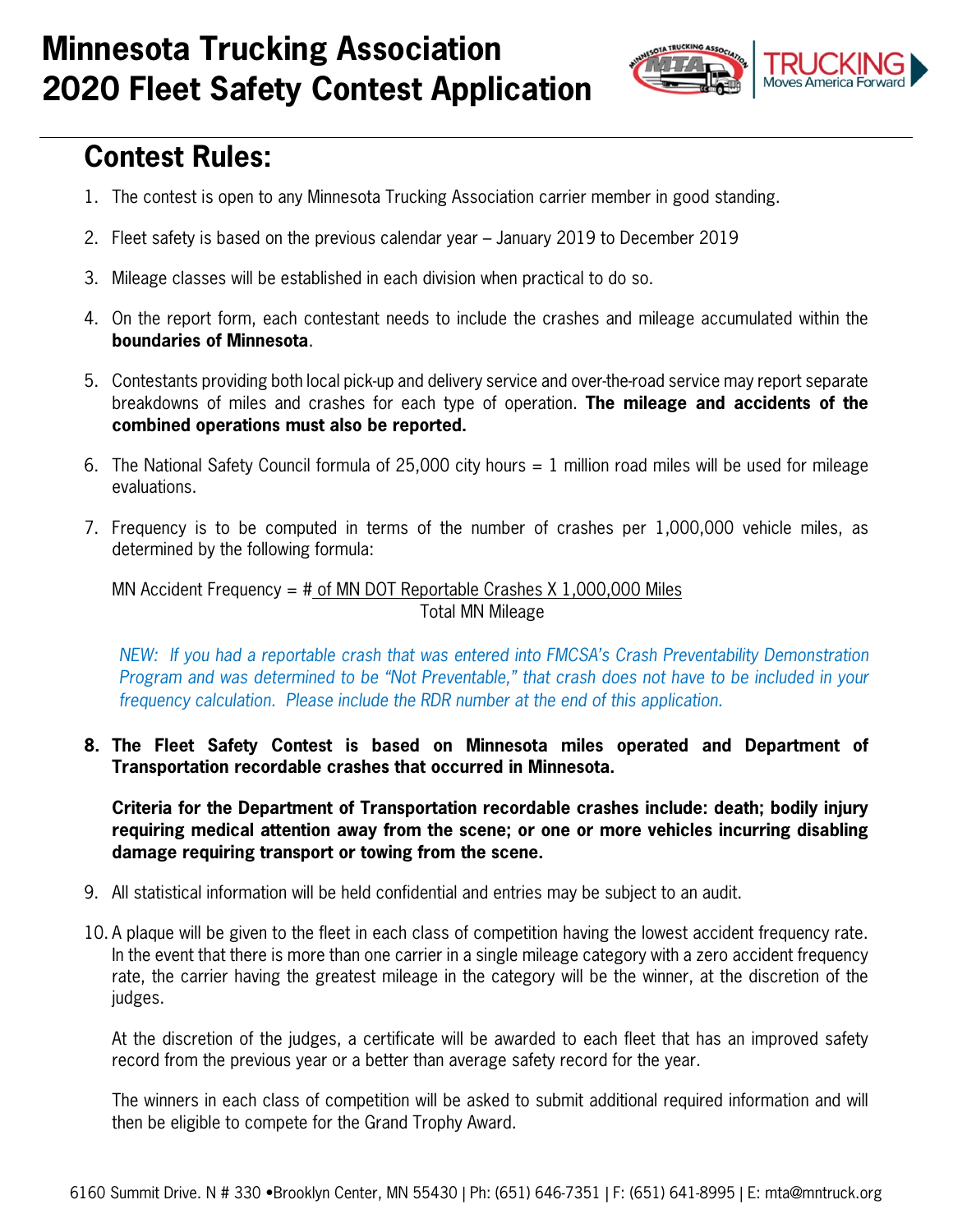

|  | State <u>John Zip</u> |
|--|-----------------------|
|  |                       |
|  |                       |

**A. Contest Division (check one)** – Contestants providing both local pick-up and delivery service and overthe-road service may report separate breakdowns of miles and crashes for each type of operation, **provided that the mileage and accidents of the combined operations are also reported.**

| $\Box$ Household | $\Box$ Less than Truckload (LTL) | $\Box$ Package  | $\Box$ Private        |
|------------------|----------------------------------|-----------------|-----------------------|
| $\Box$ Tank/Bulk | □ Truckload                      | □ Sand & Gravel | □ Specialized/Flatbed |

**B. Carrier Size (check one)** – Use the company's total 50-state mileage.

| $\Box$ Under 250,000     | $\Box$ 750,000 – 1 million | $\Box$ 5 – 10 million     |
|--------------------------|----------------------------|---------------------------|
| $\Box$ 250,000 - 500,000 | $\Box$ 1 – 2.5 million     | $\Box$ 10 – 25 million    |
| $\Box$ 500,000 - 750,000 | $\Box$ 2.5 – 5 million     | $\Box$ 25 million or more |

## **C. Minnesota Accident Frequency**

Frequency is to be computed in terms of the number of crashes per 1,000,000 vehicle miles, as determined by the following formula: MN Accident Frequency =  $\#$  of MN DOT Reportable Crashes X 1,000,000 Miles Total MN Mileage

*If you had a reportable crash that was entered into FMCSA's Crash Preventability Demonstration Program and was determined to be "Not Preventable," that crash does not have to be included in your frequency calculation. Please include determination number and explanation on the next page.*